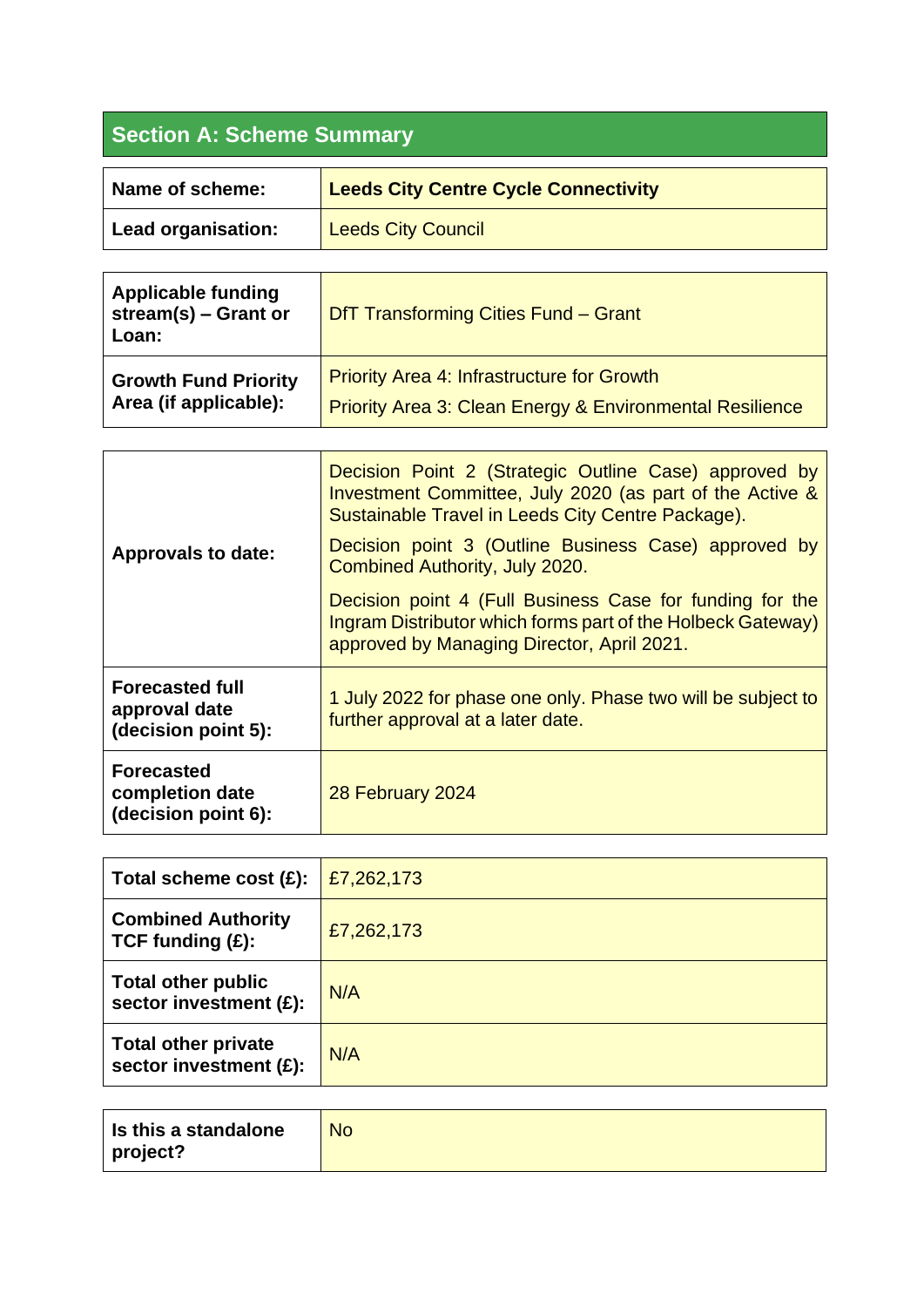| Is this a programme?                            | <b>No</b>                                               |
|-------------------------------------------------|---------------------------------------------------------|
| Is this project part of an<br>agreed programme? | <b>Yes – Leeds City Region Transforming Cities Fund</b> |



## **Scheme Description:**

The Leeds City Centre Cycle Connectivity scheme is a package of four cycle infrastructure schemes that will deliver improved connectivity within the city. Together, these will fill gaps in provision across the existing and planned cycle network in Leeds, adding 2.71km of high-quality, fully segregated provision. Two further cycle infrastructure schemes may be developed if additional funding can be identified.

The network provides a healthy, low cost, low carbon transport option for the people of Leeds, which supports our **inclusive growth** and **health and wellbeing** strategies and addresses the **climate emergency**.

The scheme will be delivered in two phases which have been refined to include the following routes:

Phase one:

- **Western Gateway (A)**: Kirkstall Road to Wellington Street (A65)
- **Crown Point Bridge Gateway (C)**: Black Bull Street and Crown Point Road
- **Dewsbury Road Connector (D)**: Dewsbury Road and Parkfield Street

Phase one also includes the route along the Ingram Distributor which already been constructed and forms part of the **Holbeck Gateway (E)** scheme.

Phase two:

• **Southern Gateway (B)**: Neville Street and Sovereign Street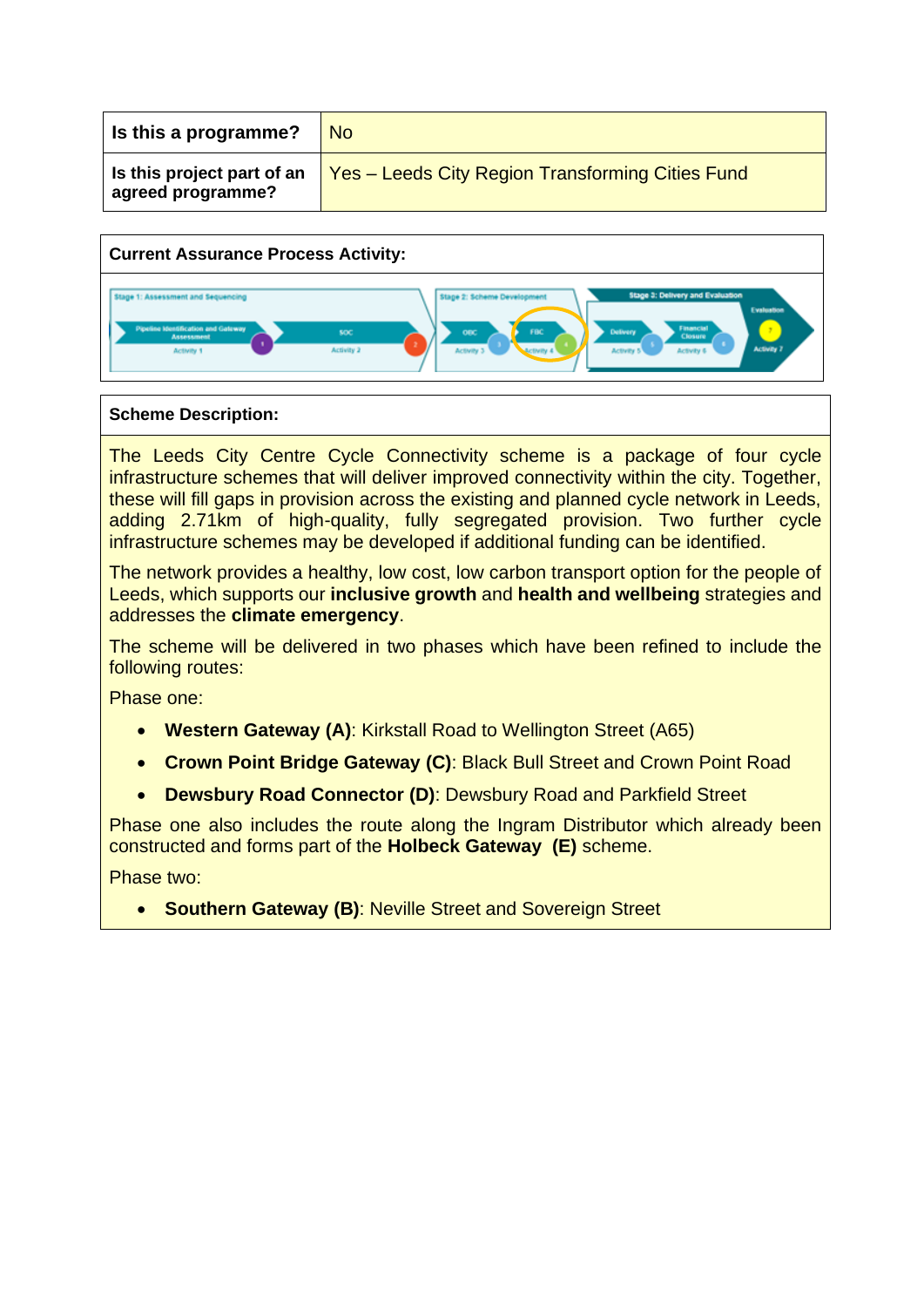

| <b>Business Case Summary:</b> |                                                                                                                                                                                                                                                                                                                                                                                                                            |
|-------------------------------|----------------------------------------------------------------------------------------------------------------------------------------------------------------------------------------------------------------------------------------------------------------------------------------------------------------------------------------------------------------------------------------------------------------------------|
| <b>Strategic Case</b>         | The Leeds City Centre Cycle Connectivity scheme has been<br>developed to meet the objectives of the Transforming Cities Fund,<br>Leeds City Region Strategic Economic Plan and policy at national,<br>sub-national and local levels. It aims to provide for existing demand<br>and unlock potential demand for cycling in Leeds city centre by<br>delivering high quality infrastructure that tackles existing barriers to |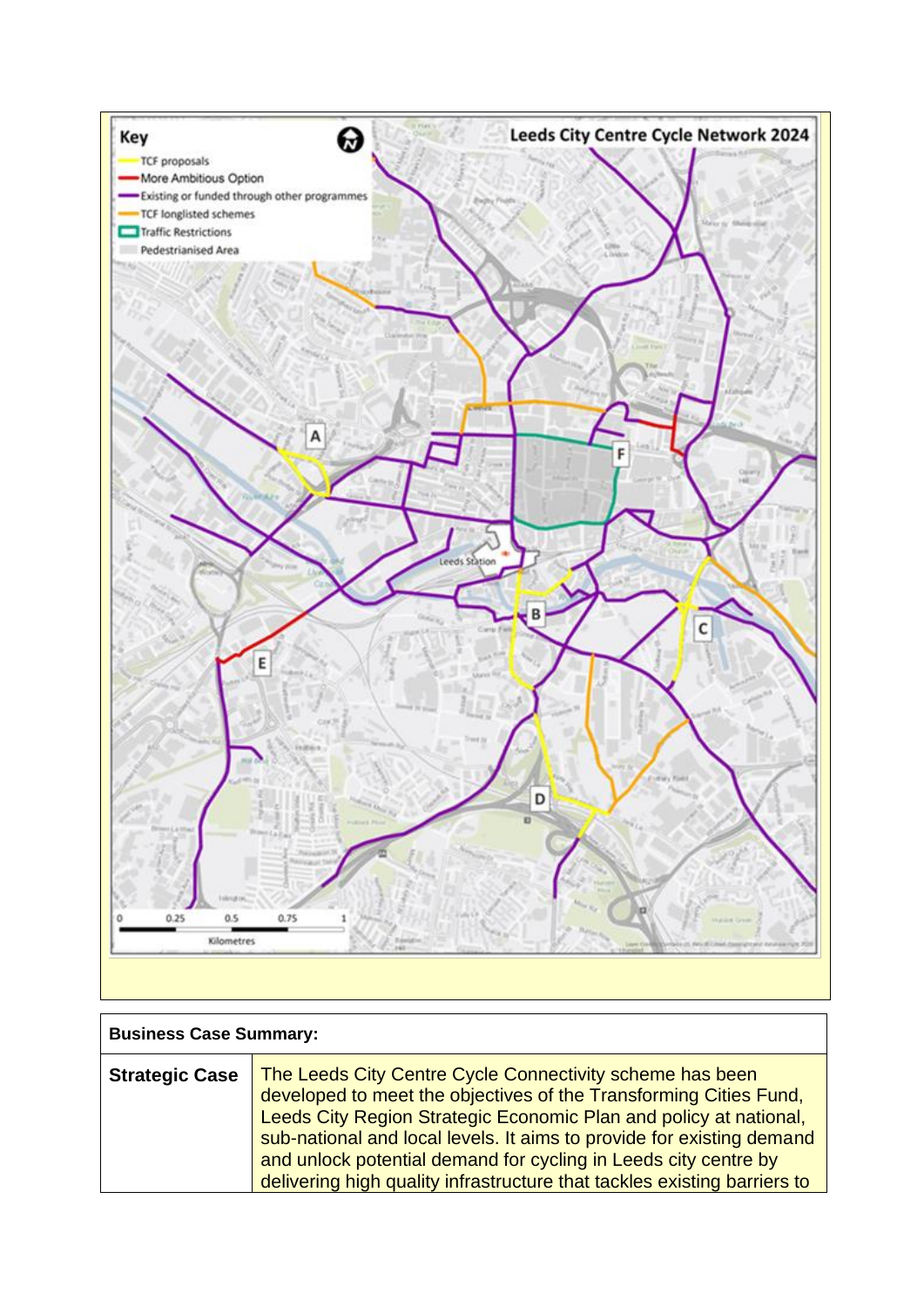|                           | cycling, fills gaps in the current cycle network and will create a<br>comprehensive active travel network across the city centre and<br>reaching out to adjacent communities. It will:                                                                                                                                                                                                                                                                                                                                  |
|---------------------------|-------------------------------------------------------------------------------------------------------------------------------------------------------------------------------------------------------------------------------------------------------------------------------------------------------------------------------------------------------------------------------------------------------------------------------------------------------------------------------------------------------------------------|
|                           | Support 'good growth' in the region                                                                                                                                                                                                                                                                                                                                                                                                                                                                                     |
|                           | Help to tackle the climate emergency                                                                                                                                                                                                                                                                                                                                                                                                                                                                                    |
|                           | Improve connectivity to employment and education<br>opportunities                                                                                                                                                                                                                                                                                                                                                                                                                                                       |
|                           | Encourage mode shift away from the car to cycling, walking and<br>public transport                                                                                                                                                                                                                                                                                                                                                                                                                                      |
| <b>Commercial</b><br>Case | There has been continuous $-$ but limited $-$ growth in cycling in<br>Leeds over recent years. Census data reveal that the number of<br>commuting trips made by cycle increased by 70 per cent between<br>2001 and 2011. Yet even with continued growth, cycling only<br>accounted for 1.5 per cent of travel on the main corridors into the<br>city centre between 2016 and 2018.                                                                                                                                      |
|                           | Evidence from the CityConnect programme demonstrates that<br>significant increases in cycling have been experienced where<br>investment has been made in high quality infrastructure that forms<br>a useful addition to the cycle network, especially where it been<br>delivered within close proximity and with onward connectivity to<br>Leeds city centre. For example, the number of people cycling on<br>Cycle Superhighway 1 on Armley Road increased by 63 per cent in<br>its first three years post-completion. |
|                           | This is the reason that this scheme focuses on increasing the<br>number of people cycling by delivering high quality infrastructure to<br>improve connectivity to Leeds city centre.                                                                                                                                                                                                                                                                                                                                    |
| <b>Economic</b><br>Case   | The scheme has a benefit cost ratio of 3.19:1 which represents<br>high value for money. The benefits primarily relate to health,<br>reduced absenteeism and journey quality improvements.                                                                                                                                                                                                                                                                                                                               |
|                           | Steer's Urban Dynamic Model (UDM) also estimated 39 more<br>residents in employment by 2031 and a £5m increase in GVA<br>(Gross Value Added) as a result of the scheme.                                                                                                                                                                                                                                                                                                                                                 |
| <b>Financial Case</b>     | The total value of the scheme is £7,262,173, including Combined<br>Authority programme management overhead costs of £205,173.<br>The Combined Authority will fully fund the scheme from TCF.                                                                                                                                                                                                                                                                                                                            |
|                           | £1,235,000 has already been approved by the Combined Authority<br>to deliver the Ingram Distributor section of Holbeck Gateway and<br>fund development costs. Further funding of £3,627,819 is now<br>required to deliver the remainder of phase one.                                                                                                                                                                                                                                                                   |
|                           | Ongoing Maintenance of the completed assets will be funded by<br><b>Leeds City Council.</b>                                                                                                                                                                                                                                                                                                                                                                                                                             |